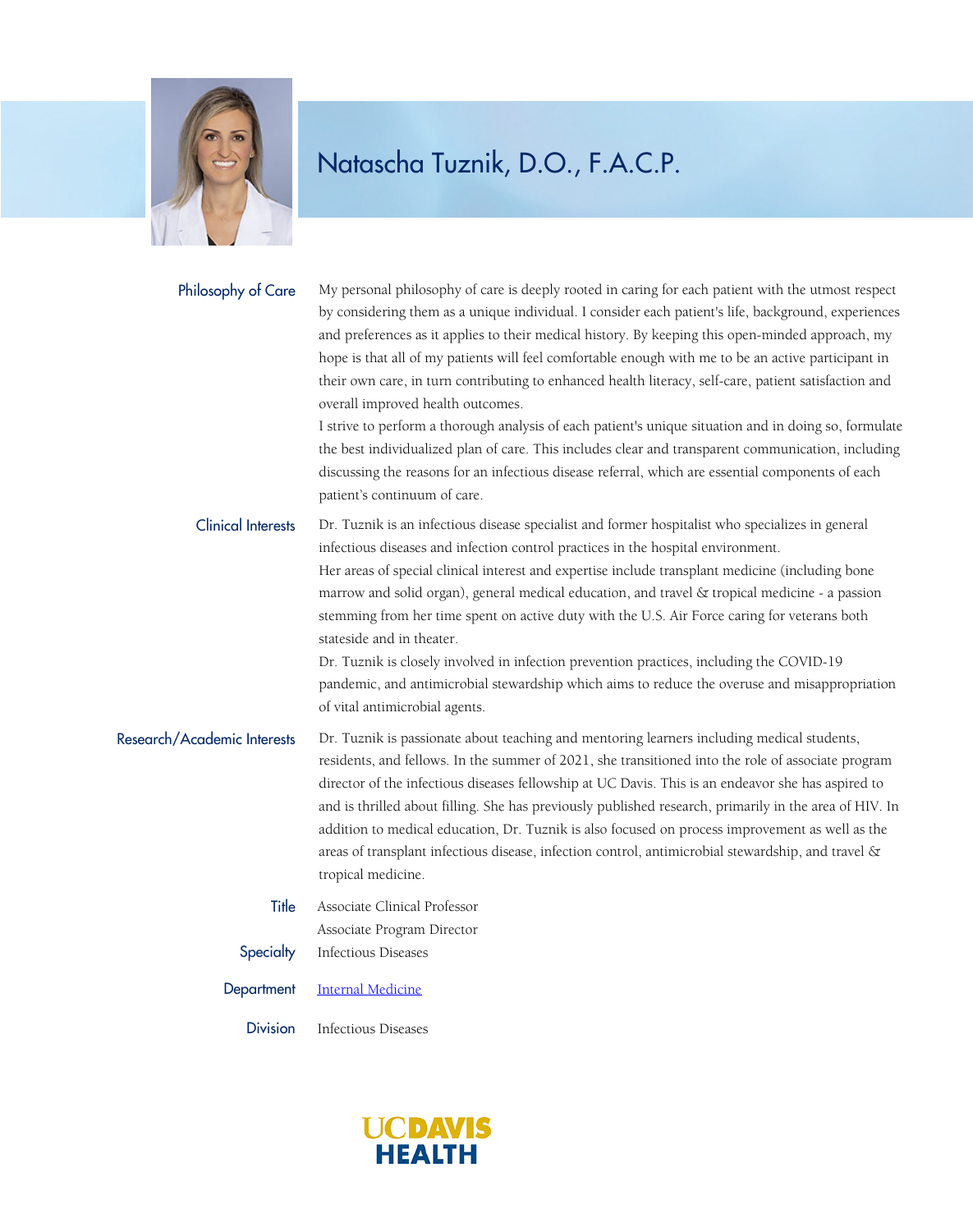

## Natascha Tuznik, D.O., F.A.C.P.

| Clinic                            | Internal Medicine Infectious Diseases Clinic                                                                                                          |
|-----------------------------------|-------------------------------------------------------------------------------------------------------------------------------------------------------|
| Address/Phone                     | Lawrence J. Ellison Ambulatory Care Center, Infectious Diseases Clinic, 4860 Y St. Suite 0101<br>Sacramento, CA 95817<br>Phone: 916-734-2737          |
|                                   |                                                                                                                                                       |
| <b>Additional Phone</b>           | Physician Referrals: 800-4-UCDAVIS (800-482-3284)                                                                                                     |
| Languages                         | German                                                                                                                                                |
| Education                         | D.O., NOVA Southeastern University College of Osteopathic Medicine, Davie FL 2006<br>B.S., Biology, University of North Florida, Jacksonville FL 2002 |
| Internships                       | Internal Medicine, University of Connecticut School of Medicine, Storrs CT 2006-2007                                                                  |
| Residency                         | Infectious Disease, San Antonio Uniformed Health Services Education Consortium, San Antonio<br>TX 2011-2013                                           |
|                                   | Internal Medicine, University of Connecticut School of Medicine, Farmington CT 2007-2009                                                              |
| <b>Board Certifications</b>       | American Board of Internal Medicine, 2018                                                                                                             |
|                                   | American Board of Internal Medicine, Infectious Disease                                                                                               |
| <b>Professional Memberships</b>   | American College of Physicians/American Society of Internal Medicine                                                                                  |
|                                   | Armed Forces Infectious Diseases Society                                                                                                              |
|                                   | Osteopathic Physicians and Surgeons of California                                                                                                     |
|                                   | Psi Sigma Alpha-Theta National Osteopathic Scholastic Honor Society                                                                                   |
|                                   | Sigma Sigma Phi                                                                                                                                       |
| <b>Honors and Awards</b>          | Fellow of the American College of Physicians, 2014                                                                                                    |
|                                   | Outstanding Teaching Service, Department of Medicine, Infectious Disease 2012, 2014, & 2015                                                           |
|                                   | US Armed Forces Meritorious Service Medal, 2015                                                                                                       |
|                                   | US Air Force Commendation Medal, 2011                                                                                                                 |
|                                   | UConn Humanitarian Resident of the Year. 2008                                                                                                         |
|                                   | UConn Osteopathic Intern of the Year 2007                                                                                                             |
|                                   | U of North Florida Mayo Clinic Annual Research Scholarship Recipient                                                                                  |
| <b>Select Recent Publications</b> | Minidis N, Mesner O, Agan B, Okulicz JF. Delayed-Type Hypersensitivity (DTH) test anergy does                                                         |
|                                   | not impact CD4 reconstitution or normalization of DTH responses during antiretroviral therapy. J                                                      |
|                                   | Int AIDS Soc. 2014; 17:18799. doi:10.7448/IAS.17.1.18799.                                                                                             |